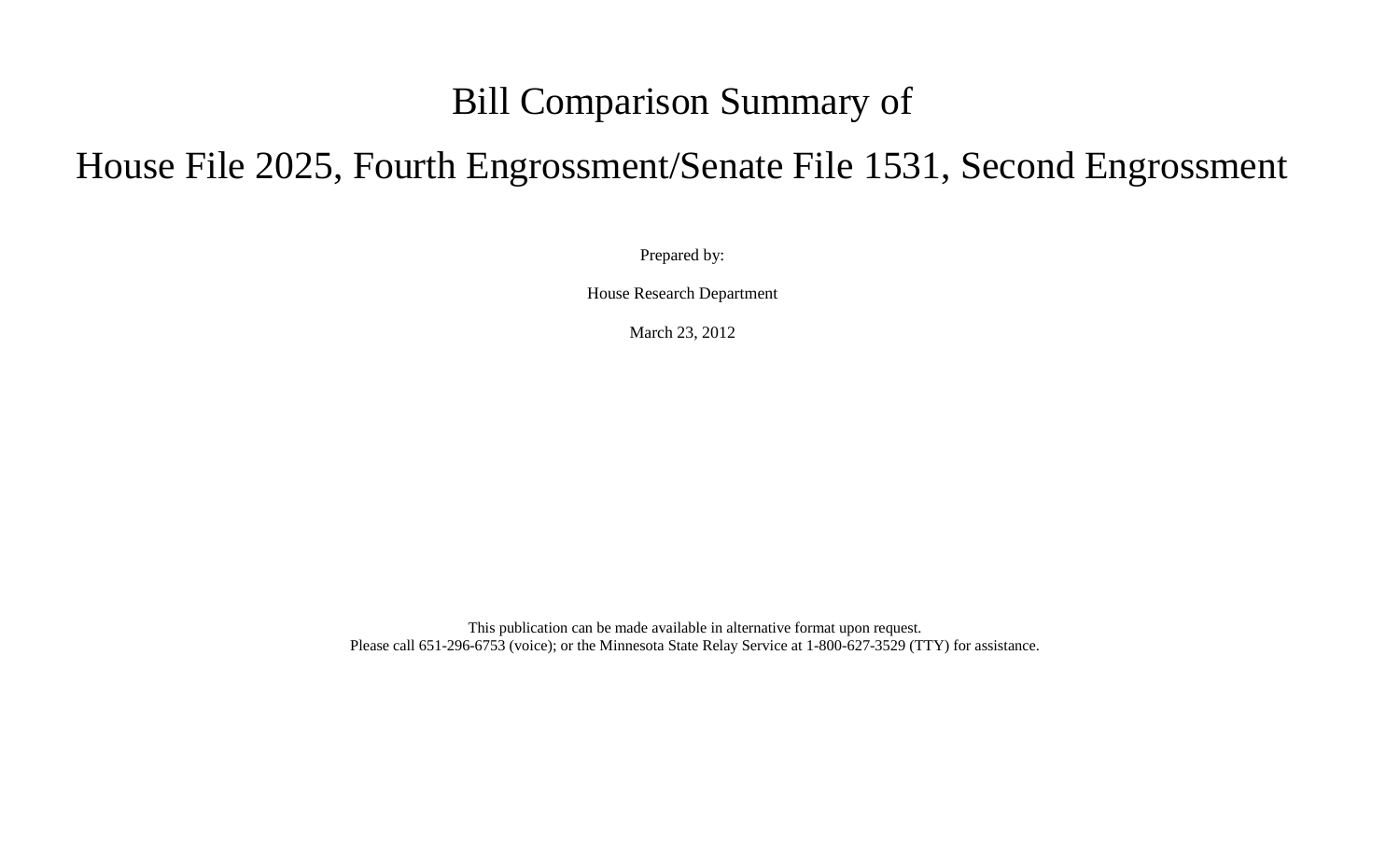| <b>Section</b> | H.F. 2025, Fourth Engrossment                                                                                                                                                                                                                       |                                                                                                                                                                                                                                                                                                                                                                                                                                                                                                                                                                                                                                                                                                                                                             | S.F. 1531, Second Engrossment                                                                                                                                                                                                                                                                                                                                                                                                                                                                                                                                                                                                                                                                                                                                                                                                                                                                                                                                                                                                                                                                                                                                                                                                                                                                                                                                      |
|----------------|-----------------------------------------------------------------------------------------------------------------------------------------------------------------------------------------------------------------------------------------------------|-------------------------------------------------------------------------------------------------------------------------------------------------------------------------------------------------------------------------------------------------------------------------------------------------------------------------------------------------------------------------------------------------------------------------------------------------------------------------------------------------------------------------------------------------------------------------------------------------------------------------------------------------------------------------------------------------------------------------------------------------------------|--------------------------------------------------------------------------------------------------------------------------------------------------------------------------------------------------------------------------------------------------------------------------------------------------------------------------------------------------------------------------------------------------------------------------------------------------------------------------------------------------------------------------------------------------------------------------------------------------------------------------------------------------------------------------------------------------------------------------------------------------------------------------------------------------------------------------------------------------------------------------------------------------------------------------------------------------------------------------------------------------------------------------------------------------------------------------------------------------------------------------------------------------------------------------------------------------------------------------------------------------------------------------------------------------------------------------------------------------------------------|
|                | Authorization; notification. MS § 124D.09, subd. 5. (a), (b)<br>Allow PSEO students to enroll in nonsectarian academic and<br>career and technical courses.<br>Makes this section effective for the 2012-2013 school year<br>and later.             | No comparable provision. Both H.F. and S.F. include<br>career and technical education courses in PSEO programs.<br>No comparable provision. S.F. allows: eligible 10 <sup>th</sup> grade<br>students to enroll in a career and technical education<br>course offered by MnSCU; student refused enrollment by<br>MnSCU may apply to an eligible institution offering a<br>career and technical education course or to a private for-<br>profit or not-for-profit college or university eligible to<br>receive state student aid; a secondary student who receives<br>a career and technical education course grade of "C" or<br>better may take additional secondary courses at the<br>institution.<br>S.F. defines "career and technical education course." | Section 1. Authorization; career and technical education.<br>MS § 124D.09, subd. 5a. Allows a 10th grade student who<br>has passed the 8th grade reading MCA, or an 11th or 12th<br>grade student, except a foreign exchange student, to enroll in<br>a career and technical education course offered by MnSCU.<br>Allows an eligible student refused enrollment by MnSCU to<br>apply to an eligible institution offering a career and technical<br>education course or to a private for-profit or not-for-profit<br>college or university eligible to receive state student aid.<br>Requires the institutions to give enrollment priority to their<br>postsecondary students. Requires a postsecondary institution<br>to allow a secondary student who receives a career and<br>technical education course grade of "C" or better to take<br>additional secondary courses at the institution subject to<br>statutory limits on participation (e.g., an 11th grade student<br>may not enroll in courses for secondary credit for more than<br>the equivalent of two academic years). Defines a "career and<br>technical education course" as part of a career and technical<br>education program that provides students with coherent,<br>rigorous content aligned with academic standards and the<br>technical knowledge and skills needed to prepare for further |
|                |                                                                                                                                                                                                                                                     |                                                                                                                                                                                                                                                                                                                                                                                                                                                                                                                                                                                                                                                                                                                                                             | education and careers in current and emerging professions<br>and provide technical skill proficiency, an industry-<br>recognized credential, and a certificate, diploma, or associate<br>degree.                                                                                                                                                                                                                                                                                                                                                                                                                                                                                                                                                                                                                                                                                                                                                                                                                                                                                                                                                                                                                                                                                                                                                                   |
|                | Disseminating information. MS § 124D.09, subd. 7. Directs<br>school districts to provide high school students with PSEO<br>materials prepared by eligible institutions that describe the<br>educational and financial benefits of the PSEO program. | No comparable provision. S.F., sections 2 and 6, allow<br>postsecondary institutions to advertise.                                                                                                                                                                                                                                                                                                                                                                                                                                                                                                                                                                                                                                                          |                                                                                                                                                                                                                                                                                                                                                                                                                                                                                                                                                                                                                                                                                                                                                                                                                                                                                                                                                                                                                                                                                                                                                                                                                                                                                                                                                                    |
|                |                                                                                                                                                                                                                                                     | No comparable provision. H.F., section 2, directs school                                                                                                                                                                                                                                                                                                                                                                                                                                                                                                                                                                                                                                                                                                    | <b>Section 2. Enrollment priority.</b> MS § 124D.09, subd. 9.<br>districts to provide students with PSEO materials prepared Strikes language prohibiting postsecondary institutions from                                                                                                                                                                                                                                                                                                                                                                                                                                                                                                                                                                                                                                                                                                                                                                                                                                                                                                                                                                                                                                                                                                                                                                           |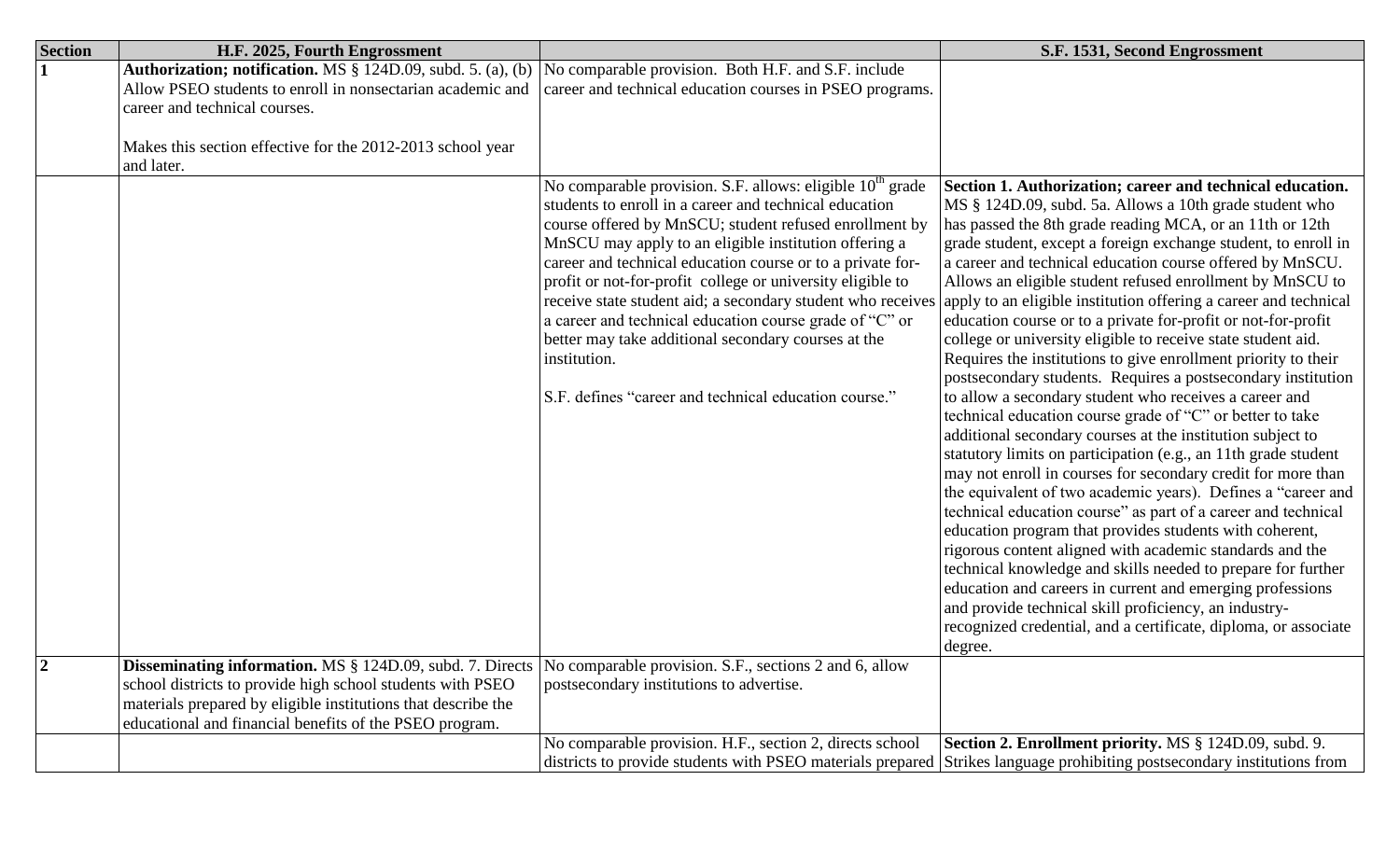| <b>Section</b> | H.F. 2025, Fourth Engrossment                                                                                                                                                                                                                                                                                                                                                                                                                                                                                                                                                                                                      |                                                                                                             | S.F. 1531, Second Engrossment                                                                                                                                                                                                                                                                                                                                                 |
|----------------|------------------------------------------------------------------------------------------------------------------------------------------------------------------------------------------------------------------------------------------------------------------------------------------------------------------------------------------------------------------------------------------------------------------------------------------------------------------------------------------------------------------------------------------------------------------------------------------------------------------------------------|-------------------------------------------------------------------------------------------------------------|-------------------------------------------------------------------------------------------------------------------------------------------------------------------------------------------------------------------------------------------------------------------------------------------------------------------------------------------------------------------------------|
|                |                                                                                                                                                                                                                                                                                                                                                                                                                                                                                                                                                                                                                                    | by eligible postsecondary institutions.                                                                     | advertising or otherwise recruiting or soliciting secondary                                                                                                                                                                                                                                                                                                                   |
|                |                                                                                                                                                                                                                                                                                                                                                                                                                                                                                                                                                                                                                                    |                                                                                                             | students to enroll in PSEO courses offered by the institutions.                                                                                                                                                                                                                                                                                                               |
| $\overline{3}$ | Courses according to agreements. MS § 124D.09, subd. 10.<br>(a) Allows eligible pupils to enroll in nonsectarian academic<br>and career and technical courses.<br>(b) Allows participating public school boards, school<br>districts, and eligible institutions to enter into an academic<br>and career and technical education joint partnership with<br>local or regional businesses or other entrepreneurs to help<br>interested students pursue both academic and career and<br>technical education courses leading to an industry credential<br>and a successful transition to postsecondary career and<br>college education. | No comparable provision. H.F. and S. F. include career<br>and technical education courses in PSEO programs. |                                                                                                                                                                                                                                                                                                                                                                               |
|                | Makes this section effective for the 2012-2013 school year<br>and later.                                                                                                                                                                                                                                                                                                                                                                                                                                                                                                                                                           |                                                                                                             |                                                                                                                                                                                                                                                                                                                                                                               |
| $\overline{4}$ | Credits. MS § 124D.09, subd. 12. Strikes language: allowing Same.<br>a pupil to enroll in a PSEO course for secondary or<br>postsecondary credit; requiring the pupil to designate whether<br>the course is for secondary or postsecondary credit; and<br>allowing pupils to designate some courses for secondary<br>credit and some courses for postsecondary credit.                                                                                                                                                                                                                                                             |                                                                                                             | Section 3. Credits. MS § 124D.09, subd. 12. Strikes<br>language allowing a pupil to enroll in a PSEO course for<br>secondary or postsecondary credit; requiring the pupil to<br>designate whether the course is for secondary or<br>postsecondary credit; and allowing pupils to designate some<br>courses for secondary credit and some courses for<br>postsecondary credit. |
|                |                                                                                                                                                                                                                                                                                                                                                                                                                                                                                                                                                                                                                                    |                                                                                                             | Section 4. Financial arrangement. MS § 124D.09, subd. 13.<br>Makes private postsecondary for-profit or not-for-profit<br>institutions, excluding private career schools subject to<br>Minnesota Statutes, chapter 141, eligible to receive payment<br>for providing PSEO courses to secondary students for<br>secondary credit.                                               |
| $\overline{5}$ | Limit; state obligation. MS § 124D.09, subd. 24. Makes a<br>technical change to make consistent the PSEO provisions<br>affecting intermediate school districts.<br>Makes this section effective for the 2012-2013 school year                                                                                                                                                                                                                                                                                                                                                                                                      | Same.                                                                                                       | Section 5. Limit; state obligation. MS § 124D.09, subd. 24.<br>Makes a technical change to make consistent the PSEO<br>provisions affecting intermediate school districts.<br>Makes this section effective for the 2012-2013 school year                                                                                                                                      |
|                | and later.                                                                                                                                                                                                                                                                                                                                                                                                                                                                                                                                                                                                                         | No comparable provision. H.F., section 2, directs school                                                    | and later.<br>Section 6. Requirements for participation. MS § 135A.101,                                                                                                                                                                                                                                                                                                       |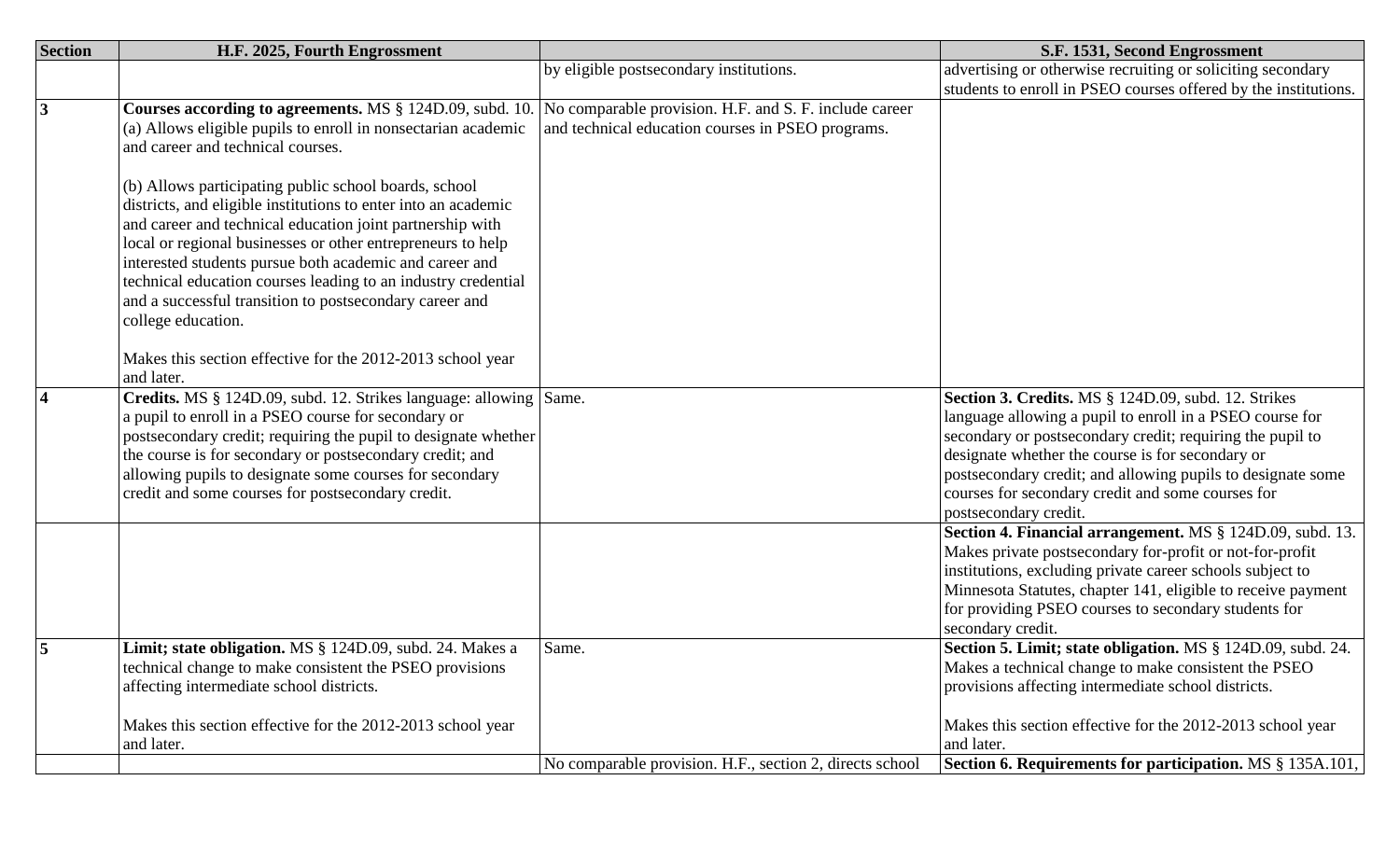| <b>Section</b>          | H.F. 2025, Fourth Engrossment                                  |                                         | S.F. 1531, Second Engrossment                                                                                            |
|-------------------------|----------------------------------------------------------------|-----------------------------------------|--------------------------------------------------------------------------------------------------------------------------|
|                         |                                                                |                                         | districts to provide students with PSEO materials prepared subd. 1. Strikes language prohibiting a college or university |
|                         |                                                                | by eligible postsecondary institutions. | from recruiting or soliciting secondary students to enroll in                                                            |
|                         |                                                                |                                         | PSEO courses.                                                                                                            |
| $\overline{\mathbf{6}}$ | Career and technical education advisory task force. (a)        | No comparable provision.                |                                                                                                                          |
|                         | Establishes a career and technical education advisory task     |                                         |                                                                                                                          |
|                         | force to develop recommendations to (i) integrate career and   |                                         |                                                                                                                          |
|                         | technical education into K-12 curriculum and instruction, (ii) |                                         |                                                                                                                          |
|                         | improve teachers' ability to help students prepare for college |                                         |                                                                                                                          |
|                         | and careers, and (iii) successfully meet 21st century          |                                         |                                                                                                                          |
|                         | challenges through expanded work-based learning and            |                                         |                                                                                                                          |
|                         | opportunities for 9th and 10th grade students to take PSEO     |                                         |                                                                                                                          |
|                         | courses. Requires the task force to at least examine the role  |                                         |                                                                                                                          |
|                         | of school administrators, teachers, policy makers, and others  |                                         |                                                                                                                          |
|                         | in: expecting career and technical education to provide        |                                         |                                                                                                                          |
|                         | students with high levels of skills and academic proficiency;  |                                         |                                                                                                                          |
|                         | using career and technical education to improve students'      |                                         |                                                                                                                          |
|                         | math scores; understanding how No Child Left Behind Act        |                                         |                                                                                                                          |
|                         | limits students' ability to pursue career and technical        |                                         |                                                                                                                          |
|                         | education; and remedying the absence of and need for access    |                                         |                                                                                                                          |
|                         | to tools and equipment to provide students with hands-on       |                                         |                                                                                                                          |
|                         | learning.                                                      |                                         |                                                                                                                          |
|                         |                                                                |                                         |                                                                                                                          |
|                         | (b) Lists task force members. Directs the education            |                                         |                                                                                                                          |
|                         | commissioner or the commissioner's designee to convene the     |                                         |                                                                                                                          |
|                         | task force. Declares task force members ineligible for         |                                         |                                                                                                                          |
|                         | compensation or reimbursement of expenses.                     |                                         |                                                                                                                          |
|                         |                                                                |                                         |                                                                                                                          |
|                         | (c) Requires the education commissioner to provide technical   |                                         |                                                                                                                          |
|                         | assistance upon request.                                       |                                         |                                                                                                                          |
|                         | (d) Directs the task force to submit its recommendations to    |                                         |                                                                                                                          |
|                         | the legislature by February 15, 2013.                          |                                         |                                                                                                                          |
|                         |                                                                |                                         |                                                                                                                          |
|                         | Makes this section effective immediately.                      |                                         |                                                                                                                          |
|                         |                                                                | No comparable provision.                | Section 7. PSEO appropriation adjustment. For fiscal year                                                                |
|                         |                                                                |                                         | 2013 only, directs the education commissioner to limit PSEO                                                              |
|                         |                                                                |                                         | appropriation payments for 10th grade students enrolling in                                                              |